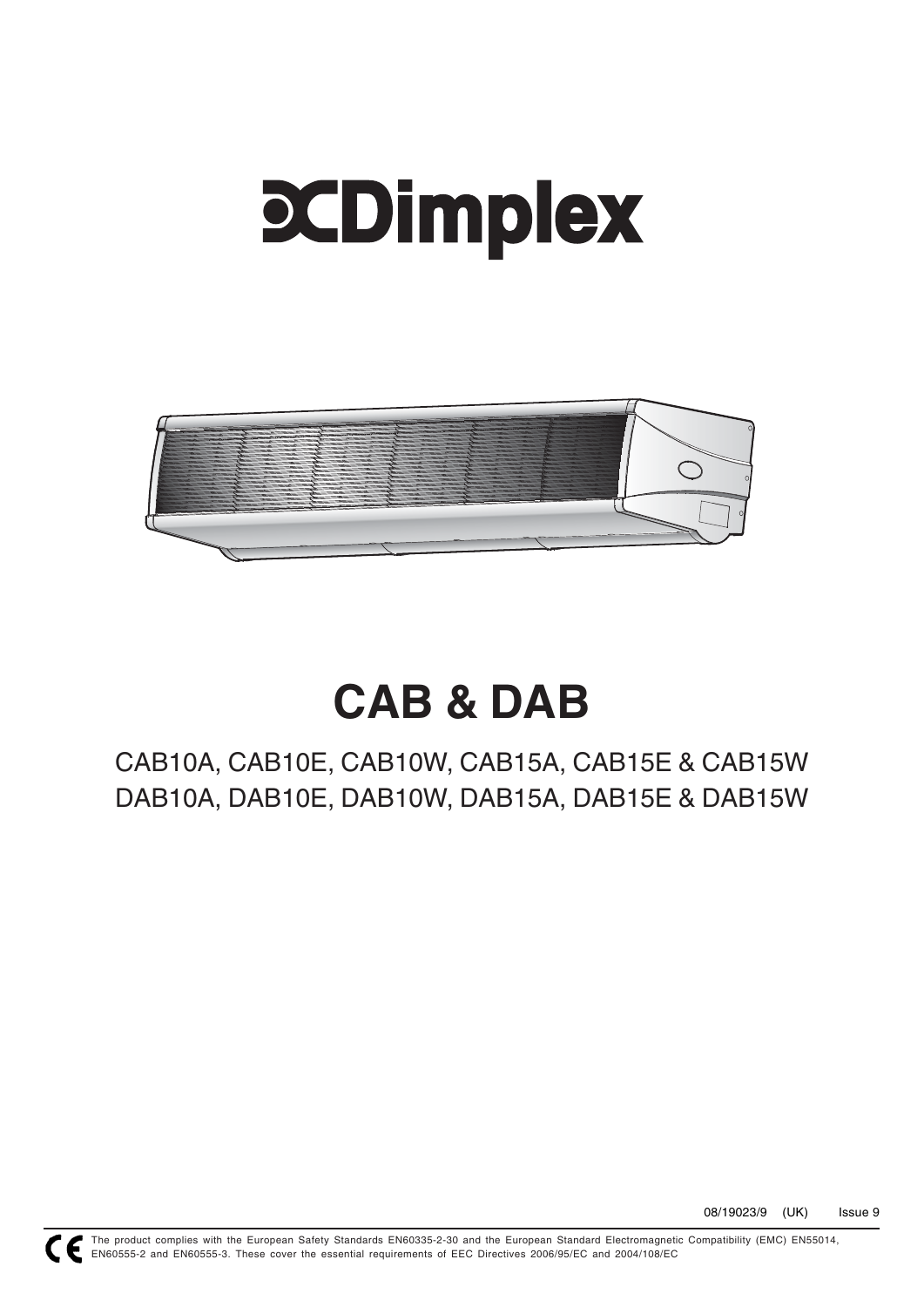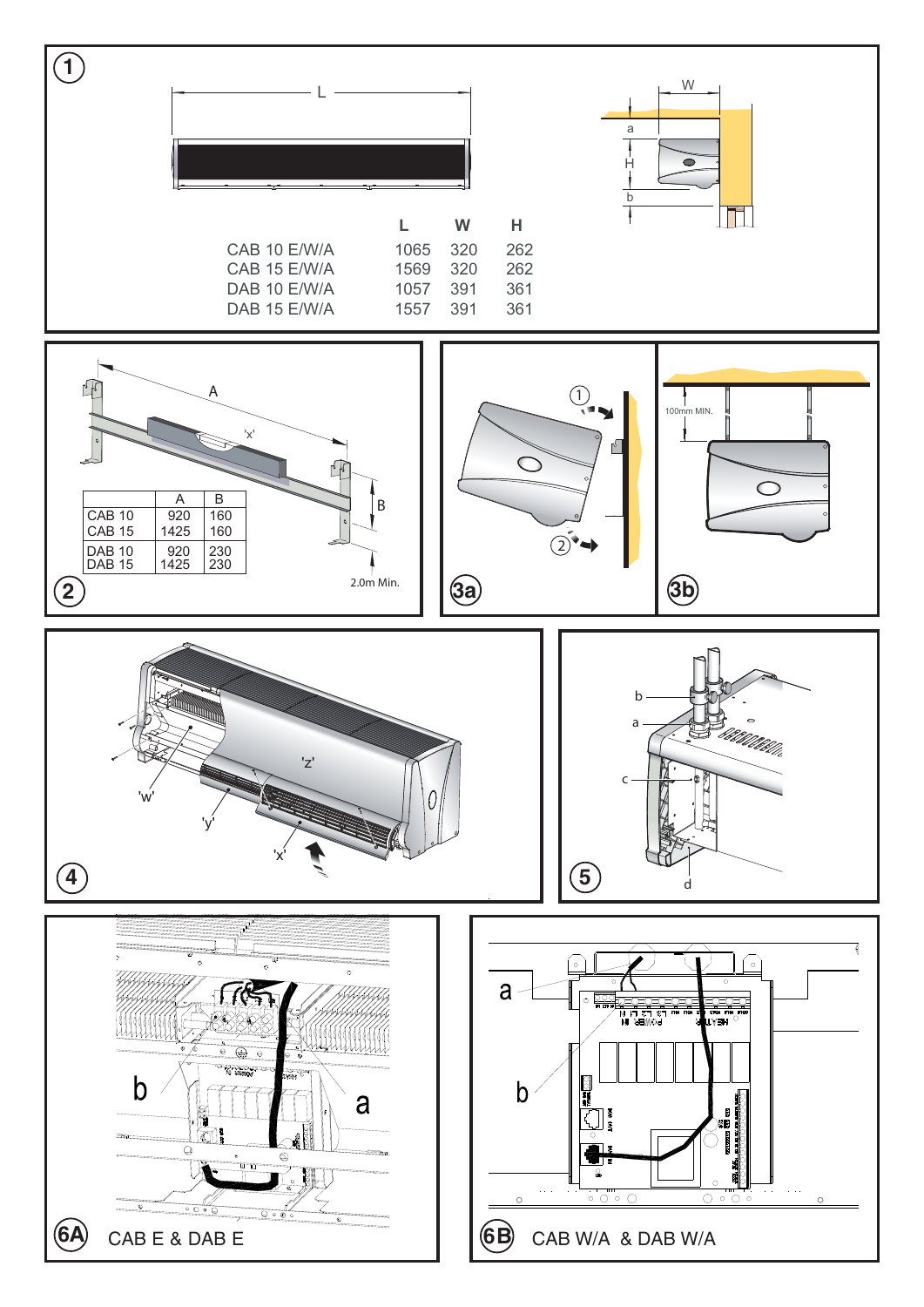





|               | X    |     |  |
|---------------|------|-----|--|
| <b>CAB 10</b> | 840  | 240 |  |
| <b>CAB 15</b> | 1260 | 240 |  |
| <b>DAB 10</b> | 800  | 300 |  |
| <b>DAB 15</b> | 1300 | 300 |  |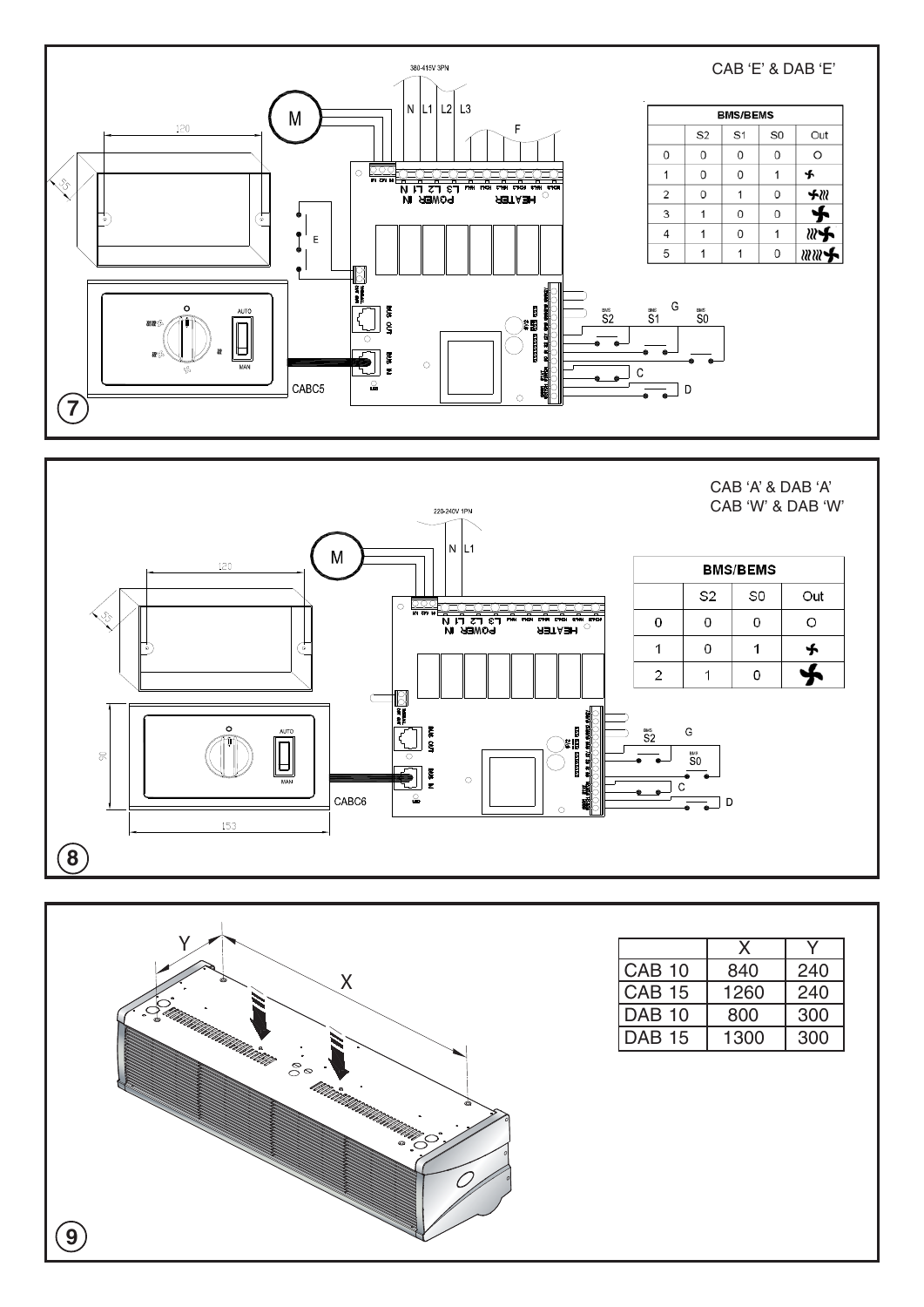# **Dimplex Compact Air Curtains Models : CAB10E, CAB15E, CAB10W, CAB15W, CAB10A, & CAB15A DAB10E, DAB15E, DAB10W, DAB15W, DAB10A, & DAB15A**

#### **IMPORTANT: THESE INSTRUCTIONS SHOULD BE READ CAREFULLY AND RETAINED FOR FUTURE REFERENCE**

# **IMPORTANT SAFETY ADVICE**

**DO NOT COVER OR OBSTRUCT the air inlet or outlet grille. ENSURE THE APPLIANCE IS EARTHED.**

**Do not use this heater in areas where excessive dust exists.**

**This heater must not be located immediately above or below a fixed socket outlet or connection box.**

**Always disconnect supply before working on the product.**

**This appliance should only be connected to the fixed wiring of the premises by means of conduit.**

**This product should be mounted safely to solid wall or ceiling surfaces only.**

**This product must not be subjected to water spray or immersion.**

**Ensure the supply cables are of adequate current carrying capacity and are protected by a suitable fuse.**

**If the appliance is mounted in a toilet or washroom, the appliance should be mounted such that no part of it can be touched by a person using a fixed bath or shower.**

**If the appliance is mounted in a toilet or washroom an isolating switch must be provided outside the washroom adjacent to the entrance door.**

**This appliance is not intended for use by persons (including children) with reduced physical, sensory or mental capabilities, or lack of experience and knowledge, unless they have been given supervision or instruction concerning use of appliance by a person responsible for their safety.**

**WARNING: Isolate electrical supply to ALL modular linked units when carrying out maintenance.**

#### **Models**

| Model                               | Heat<br>output | Electrical<br>Supply | <b>Electrical</b><br>load | Weight<br>kg | <b>Max</b><br>Installed<br>height<br>m |  |  |
|-------------------------------------|----------------|----------------------|---------------------------|--------------|----------------------------------------|--|--|
|                                     | kW             |                      | (per phase)               |              |                                        |  |  |
| <b>AMBIENT / COLD STORE</b>         |                |                      |                           |              |                                        |  |  |
| CAB10A                              | n/a            | 220-240V~1PN         | 0.3                       | 15.5         | 3.0                                    |  |  |
| CAB15A                              | n/a            | 220-240V~1PN         | 0.5                       | 21.5         | 3.0                                    |  |  |
| DAB <sub>10</sub> A                 | n/a            | 220-240V~1PN         | 1.5                       | 21.5         | 4.0                                    |  |  |
| DAB <sub>15</sub> A                 | n/a            | 220-240V~1PN         | 2.3                       | 27.5         | 4.0                                    |  |  |
| <b>ELECTRICALLY HEATED</b>          |                |                      |                           |              |                                        |  |  |
| CAB10E                              | 4.5 / 9.0      | 380-415V~3PN         | 14                        | 20.5         | 3.0                                    |  |  |
| CAB15E                              | 6.75/13.5      | 380-415V~3PN         | 20                        | 29           | 3.0                                    |  |  |
| DAB10E                              | 6.0 / 12.0     | 380-415V~3PN         | 18                        | 26.5         | 4.0                                    |  |  |
| DAB15E                              | 9.0 / 18.0     | 380-415V~3PN         | 27                        | 35           | 4.0                                    |  |  |
| WATER HEATED (at 82/71 °C - LPHW)** |                |                      |                           |              |                                        |  |  |
| CAB10W                              | 9.0            | 220-240V~1PN         | 0.3                       | 17.7         | 3.0                                    |  |  |
| CAB15W                              | 13.5           | 220-240V~1PN         | 0.5                       | 24.6         | 3.0                                    |  |  |
| DAB10W                              | 12.0           | 220-240V~1PN         | 1.5                       | 24.7         | 4.0                                    |  |  |
| DAB15W                              | 18.0           | 220-240V~1PN         | 2.3                       | 31.9         | 4.0                                    |  |  |

# **Electrical**

The installation of this appliance should be carried out by a competent electrician and be in accordance with the current IEE wiring regulations.

#### **Fixing Positions**

This appliance may be either wall-mounted or fixed to a ceiling see **Fig. 3a & 3b** for fixing positions and 'Mounting' sections below for fixing details.

A minimum distance of 100mm is required from the top of the appliance to ceiling - see 'a' in **Fig. 1.**

The distance between the bottom of the appliance and the top of a door should be kept to a minimum - see 'b' in **Fig. 1**.

This appliance should not be mounted less than 1.8m from the floor.

#### **Wall Mounting**

Using the wall mounting bracket as a guide (see **Fig. 2**) mark off hole positions on the wall (a minimum height of 2.0 metres is required from the floor level to the bottom of the bracket). Position the bracket such that the air outlet of the installed air curtain will be as close to the top of the doorway as possible but will remain unobstructed when installation is complete.

Solid brick or concrete block walls must be drilled and plugged (using a spirit level as a guide - see 'x' in **Fig. 2** - to ensure the bracket is level) with rawlplug No. 8 size fibre inserts. The plug must be located in the solid part of the wall and not just in the plaster layer.

When fixing to 'panel' walls, the wall bracket should be attached to the stud-work using No. 8 wood screws or by an alternative, equally secure method of fixing.

Once the wall bracket has been fitted, the air curtain can be clipped in place as shown in **Fig. 3a**.

#### **Ceiling Mounting**

By using threaded inserts in the top panel of the air curtain, attachment to a ceiling over the product can be achieved using suitable M8 threaded steel rod or similar supports of sufficient strength - see **Fig. 3b**.

#### **Electrical connection**

All products are fitted with a microprocessor control. Electrical power and control connections are made as shown in **Fig. 6**. A suitable local isolating switch must be provided in the electrical supply circuit with at least 3mm clearance on each pole.

In order to access the electrical connections, remove the outlet grilles ('x' and 'y' in **Fig. 4**) by releasing the quick release fasteners and hinging the mouldings as shown and then remove the bottom panel ('z' in **Fig. 4**).

For the Water heated and Ambient models only, the pressure plate ('w' in **Fig. 4**) must also be removed.

**All Electric Models** - Having removed a 'knock out' in the top panel, feed an appropriate supply cable (see 'a' in **Fig. 6A**) through a suitable cable gland (not supplied) fitted in the top panel and attach to the terminal block (see 'b' in **Fig. 6A**).

**All Water heated and Ambient Models** - Having removed a 'knock out' in the top panel, feed an appropriate supply cable (see 'a' in **Fig. 6B**) through a suitable cable gland (not supplied) fitted in the top panel and attach to the PCB (see 'b' in **Fig. 6B**).

**All Models** - A suitable cable (CAT5 or equivalent) for a switch panel (kit ref. - CABC5 for electrically heated models or CABC6 for water heated/ambient models) can be similarly introduced through the top panel and plugged into the circuit board as shown in **Fig. 6A & 6B**. If the unit is to be operated in conjunction with a door switch, a normally open switch should be wired as per **Fig. 7 & 8** as appropriate.

**Note**: If using a door switch, an additional 2 core (low Voltage) cable is required between the door switch and the air barriers.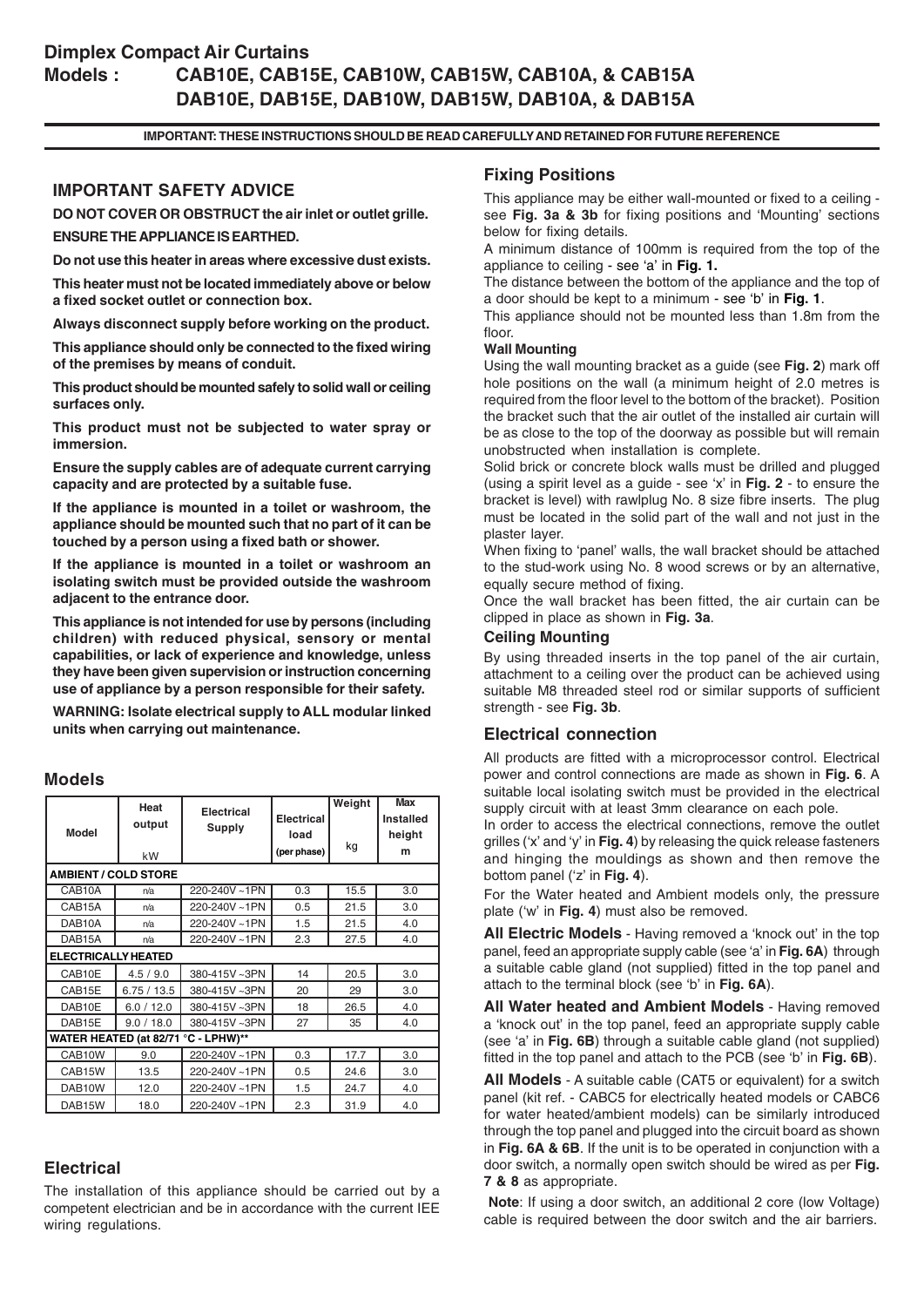If the unit is to be connected to a Building Energy Management System, connections are made as per **Fig. 7 & 8** as appropriate. Ensure that the air curtain is securely fastened in position and that the supply cables are firmly clamped before operating the appliance.

#### **Water connection**

Models designed for use in conjunction with a low pressure hot water supply should be individually connected (in a parallel circuit) to the flow and return pipe-work. Connections (see 'a' in **Fig. 5**) are: ½" BSPT (CAB series) and ¾" BSPT (DAB series) and isolation valves (see 'b' in **Fig. 5**) should be fitted as close to the air curtain connection points as possible. For commissioning, air bleed valves (see 'c' in **Fig. 5**) are fitted to the coil, which can be accessed by removal of the bottom panel and intake grille assembly - see **Fig. 4**. The drain (see 'd' in **Fig. 5**) can also be accessed when the intake grille assembly and bottom panel are removed.

#### **Maximum water supply conditions are 125ºC and 8 bar (0.8MPa)**.

To aid installation, the water coil connections may be moved to either side of the appliance. By removing the water coil and appropriate knockouts the water coil can then be re-inserted into the required orientation. This procedure should be carried out before mounting the appliance.

# **Switch Panel Installation**

The backing box (standard double gang) should be rebated into a suitable wall. The box should be fitted so that the switch panel will be flush with the wall. Suitable conduit should be used where applicable to carry the cable between the heater and the switch. A CAT5 LAN cable with straight through connections should be used to connect the switch panel to the appliance PCB.

**Warning:** Ensure cable is secure and the cable path does not come into contact with heater element or other moving parts.

Test all switch settings once installation is complete.

# **Electrically heated variants**

#### **Operation using switch box - CABC5**

Switch on electrical supply to the air curtain. Rotate the switch to the desired heat setting. Settings available are;

#### **OFF - Low Fan - Low Fan with Low Heat &**

#### **High Fan - High Fan with Low Heat - High Fan with Full Heat**

The rocker (auto / manual) switch allows for manual over-ride of a door switch if fitted. Manual allows the appliance to run at the desire setting, while Auto provides an energy saving feature by shutting down the appliance while the door is closed.

**The unit should always be switched OFF using the switch box control, and not by mains power supply interruption.**

When the unit is switched off (via the switch box) the fan will run on for 1 minute without heat to discharge any residual energy from the heating elements.

When first turned on the control will run through a system check. The selected settings will be reached and maintained after a 30 second period.

#### **Thermostatic control**

A capillary type thermostat is factory fitted within the unit, as per 'C' in **Fig. 7**, giving a selection scale of 0-40ºC. When the thermostat operates, the power output will reduce depending on the switch setting.

- Fan only - No effect



Half Heat - Heater will reduce to Fan only

11111 -Full Heat - Heater will reduce to Half Heat

To override the thermostat, first Isolate the supply to the heater. Remove the connection on terminal '1' of the thermostat and reconnect it onto the piggy back connection on terminal 'C'.

#### **Door switch control (Electric models)**

By including a door switch in the circuit (as per 'D' in **Fig. 7**) the air curtain will respond to door openings as follows:

- (1) Door opening will energise the air curtain at the set conditions (switch box settings).
- (2) On door closure operation will continue at the set conditions for a further 1 minute.
- (3) Between 1 minute and 2 minutes from door closure, set back operation, ½ heat (if heat selected) and ½ fan will activate.
- (4) Between 2 minutes and 3 minutes, the fan only (½ speed) shut down cycle will be engaged.
- (5) After 3 minutes, the air curtain will return to a dormant state until the door is re-opened.

If the door re-opens during this 3 minute run on cycle, the process will restart at (1).

#### **Thermal Safety cut outs**

The power supply to the heating elements will be interrupted if one or a combination of the following abnormal events occur:

- 1. Air inlet or outlet grilles are obstructed.
- 2. Internal ventilation is impaired due to build up of dust and fluff.
- 3. Blower unit stalls.

To reset the thermal safety cut-outs, access reset buttons as shown in **Fig. 9**. Before re-setting the reason for activation must be determined and corrective action taken.

#### **Low pressure hot water heated / Ambient (fan only) variants**

#### **Operation using switch box - CABC6**

Switch on electrical supply to the air curtain. Rotate the switch to the desired heat setting. Settings available are;

#### **OFF - Low Fan - High Fan**

The rocker (auto / manual) switch allows for manual over-ride of a door switch if fitted. Manual allows the appliance to run at the desire setting, while Auto provides an energy saving feature by shutting down the appliance while the door is closed.

The unit should always be switched OFF using the switch box control, and not by mains power supply interruption.

When first turned on the control will run through a system check. The selected settings will be reached and maintained after a 30 second period.

#### **Thermostatic control (optional)**

**1)** A thermostatic regulation valve with a remote sensing bulb (not supplied) can be positioned in the supply water pipe-work to regulate the heat output.

**2)** An electrical 3-Port Solenoid Valve can also be connected into the system. Please contact your service agent using the contact details for more details.

# **Door switch control (Water heated & Ambient models)**

By including a door switch in the circuit (as per 'D' in **Fig. 8**) the air curtain will respond to door openings as follows:

- (1) Door opening will energise the air curtain at the set conditions (switch box settings).
- (2) On door closure operation will continue at the set conditions for a further 1 minute.
- (3) Between 1 minute and 2 minutes from door closure ½ fan set back operation will activate.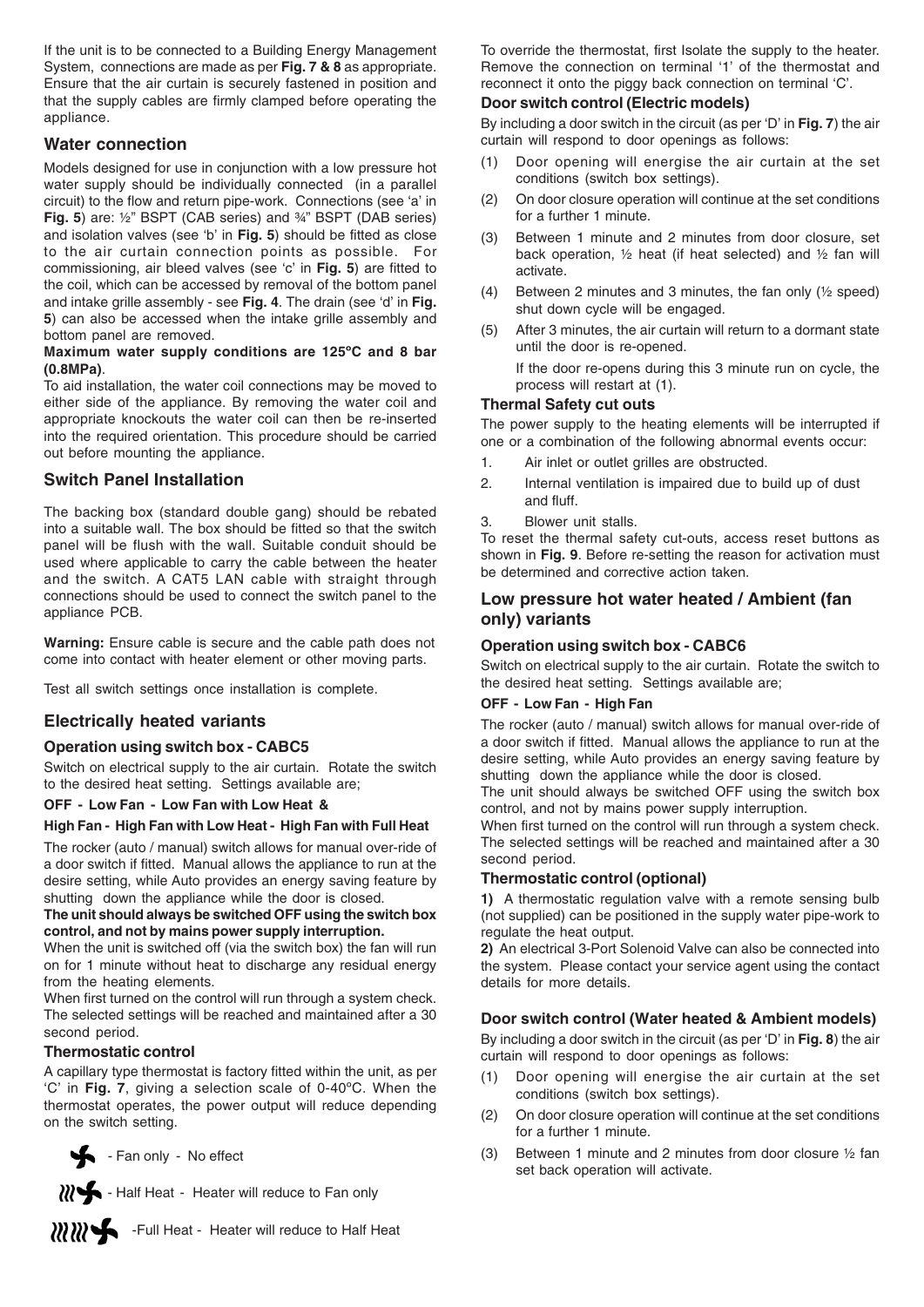(4) After 2 minutes, the air curtain will return to a dormant state until the door is re-opened. If the door re-opens during this 2 minute run on cycle, the process will re-start at (1).

# **Wiring Diagrams**

# **CAB & DAB 'E' - Electric models - see Fig. 7**

#### **CAB & DAB 'W' / 'A' - Water heated & Ambient models - see Fig. 8**

- C Thermostat<br>D Door Switch
- D Door Switch (Optional)<br>E Thermal Safety Cut-out
- E Thermal Safety Cut-out Circuit<br>F Elements
- **Elements**
- BMS Switches (Optional)(S,S1,S2)<br>M- Motor
- **Motor**

# **Remote (BMS / BEMS) Operation**

Connection to Building Energy Management Control Systems (BEMS) is possible so that remote control of the air curtain can be carried out in conjunction with other equipment. Please refer to the table in **Fig. 7 & 8** to make the appropriate connections to the PCB.

# **Modular Connection**

Refer to instructions provided with the modular linking kit.

# **Recessed Installation**

Refer to instructions provided with the recess installation kit.

# **De-rating the unit to operate at 1/2 heat setting**

Please contact your sales or service agent using the contact details provided.

# **Operation on a Single Phase Supply**

Please contact your sales or service agent using the contact details provided.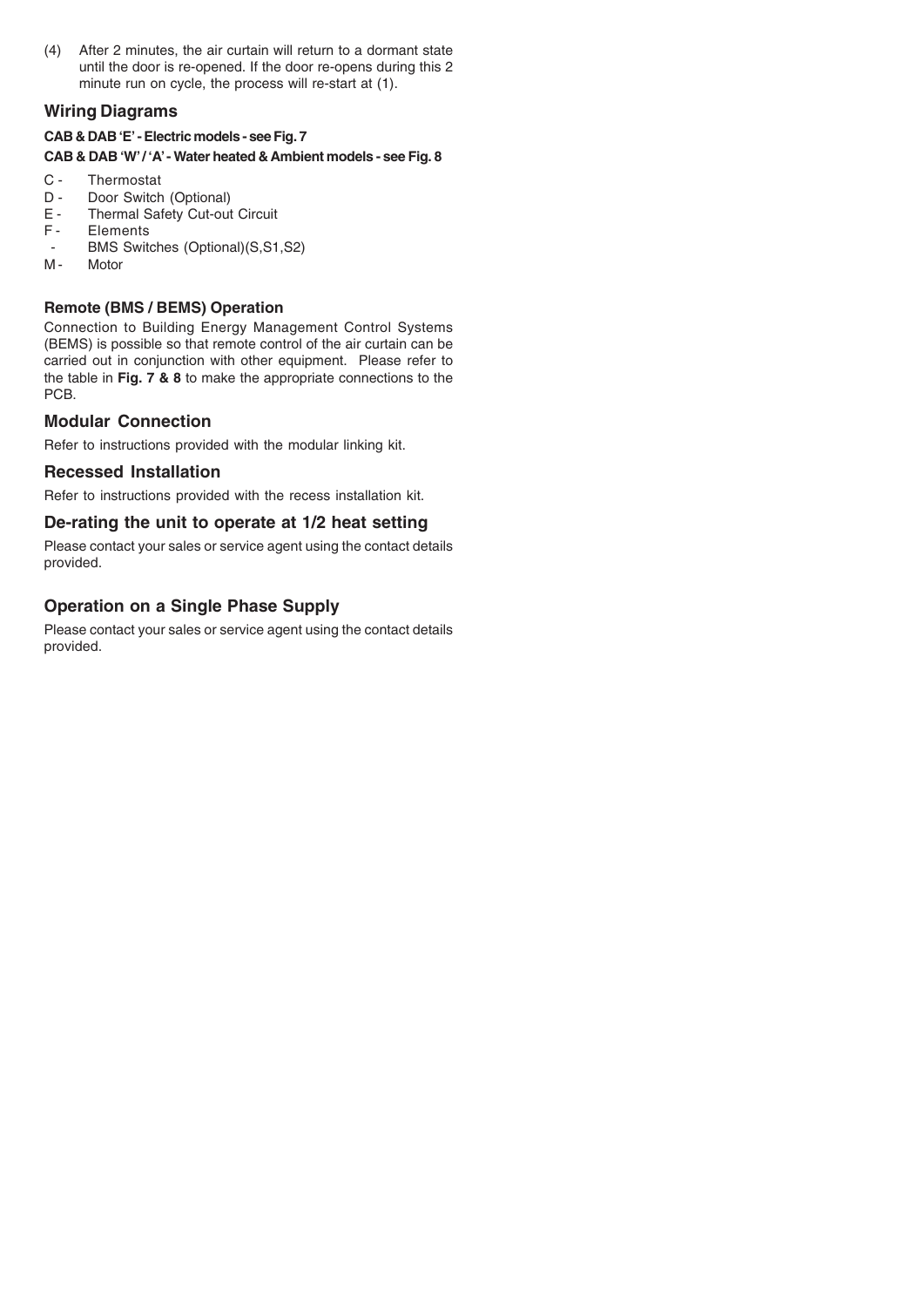# **Recycling**

For electrical products sold within the European Community.



At the end of the electrical products useful life it should not be disposed of with household waste. Please recycle where facilities exist. Check with your Local Authority or retailer for recycling advice in your country.

# **Cleaning**

#### **WARNING: DISCONNECT SUPPLY before carrying out maintenance.**

External appearance can be maintained by wiping occasionally with a damp cloth ; for stain removal, a weak soap solution can be applied with a cloth and the surface wiped dry. Care must be taken to avoid any moisture ingress into the product.

# **After Sales Service**

Your product is guaranteed for three years from the date of purchase.

Within this period, we undertake to repair or exchange this product free of charge provided it has been installed and operated in accordance with these instructions.

Your rights under this guarantee are additional to your statutory rights, which in turn are not affected by this guarantee.

Should you require after sales information or assistance with this product please go to **www.dimplex.co.uk** where you will find our self help guide by clicking on "After Sales" or ring our helpdesk on 0845 600 5111 (UK) or 01 842 4833 (R.O.I.).

Spare parts are also available on the website

# **www.dimplex.co.uk**

Please retain your receipt as proof of purchase.